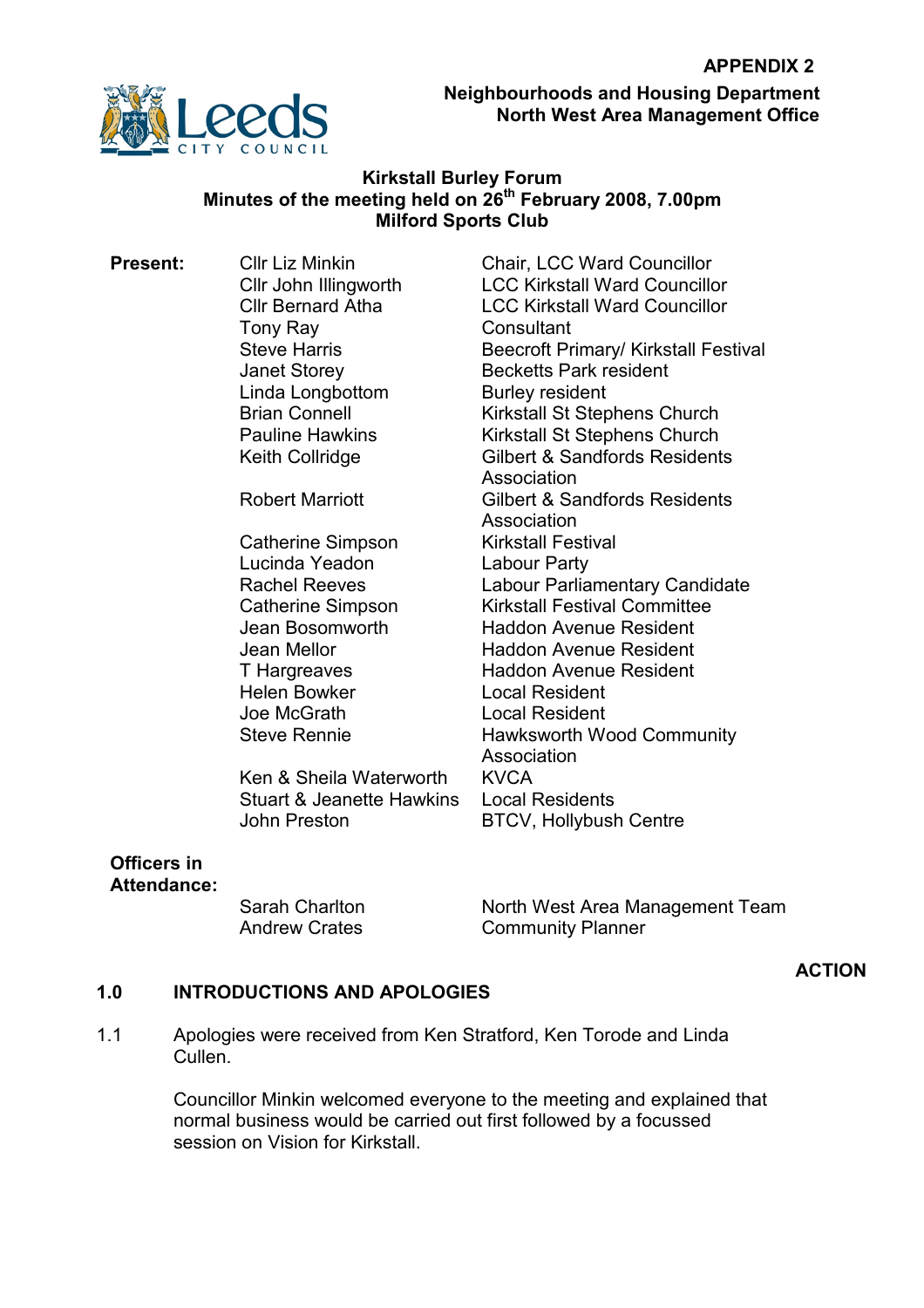## 2.0 MATTERS ARISING

2.1 – Kirkstall District Centre; Espalier and currently working on revised proposals.

2.6 – The Administration has not been persuaded that the A65 scheme should be required to go through the full planning process, however, residents living within 200m of the A65 will continue to receive updates about the works.

2.7 – Alders; A result from the appeal should be known in early April.

### 6.1 – Kirkstall Forge; Section 106 planning gain monies are still being discussed for this development. The Forum agreed that they would not support these monies being spent on Horsforth roundabout. Key Message

7.1 – War Memorial plaques; these were appreciated on Armistice Day.

Key Message

### 7.2 – Kirkstall Festival; The Forum does not agree with the charges made to this community festival by other organisations such as the Police, ambulance and local authority.

7.3 – Festive Lights; The Gilbert & Sandford Residents Association are looking to get sponsorship for these lights for Christmas 2008. Morrisons have agreed £200 and other businesses have shown interest.

7.6 – There is an issue with parking on Queenswood Road by commuters and students. Haddon Avenue is having similar problems. SC to write

#### 3.0 MAJOR LOCAL DEVELOPMENTS

#### 3.1 Butcher Hill Fields

Abbey Grange School in conjunction with Powerleague are proposing to build indoor training facilities on Butcher Hill playing fields. The proposals are intensive with a pavilion, lighting and parking and the space would be used for football and hockey training. Concerns were raised about the removal of this green space from the use of local people. Key Message

Parking – Cllr Minkin to follow up whether there are proposals for parking restrictions in the area.

#### 3.2 Woodside View

It was noted that trees in this area have been recently felled and thick shrubbery cut back. As this is within private ownership and there were no tree preservation order in place the owner was acting legally.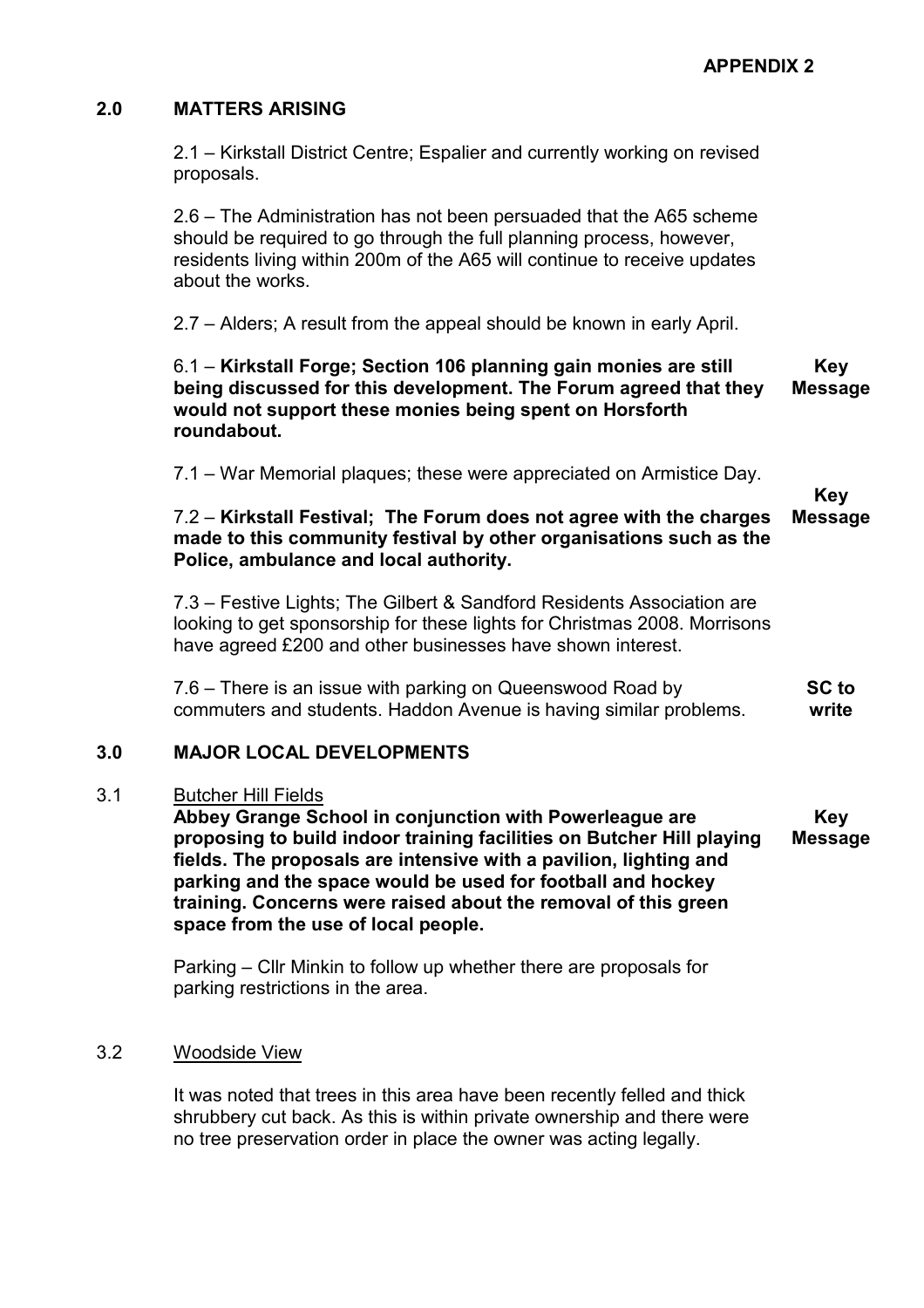#### 4.0 VISION FOR KIRKSTALL

- 4.1 Tony Ray explained that the idea behind this document was that it should be broader than planning and design issues and should be action based. It was agreed that the document would not be a formal 'Supplementary Planning Document'. It was agreed that it would be a local action plan, encapsulating the aspirations of the local community.
- 4.2 Cllr Minkin noted that there was good representation at the meeting from around the ward, and that it was important to involve all these communities in the work.
- 4.3 A discussion was had about how to progress the work. It was agreed that a questionnaire asking about how people would like to see the area develop should be widely circulated. It was also agreed that a launch event would be held on Tuesday 3<sup>rd</sup> June at Milford Sports Club. This would be an afternoon/ evening drop in for the community to find out what is involved. Local publications can be used to promote the work including Kirkstall Matters, Hawkseye View and St Stephens Church magazine. Parents Associations in schools could be a way of information reaching families.
- 4.4 There are a number of groups and associations around the ward that could be involved in this work, as noted below: Moor Grange Action Group – Linda Cullen Hawksworth Wood Community Association – Ken & Barbara Salter & Steve Rennie Gilbert & Sandfords Residents Association – Keith Collridge KVCA – Ken & Sheila Waterworth, Ken Stratford Vespers - Pauline Hawkins St Stephens Church – Ken Torode Haddons – Jean Bosomworth, Jean Mellor and Terry Hargreaves Queenswoods – Janet Storey Spen Hill Residents Association & Old Oaks - Lars Jeuken Beckett Park Community Association – to be contacted Stanmores – Linda Longbottom Vinery Road – Deirdre West to be contacted A representative from Lawnswood & Abbey Grange Schools – possibly from the School Council. Abbeydales – Satwant Rait to be contacted Cath Simpson - Edens Steve Harris – Woodsides